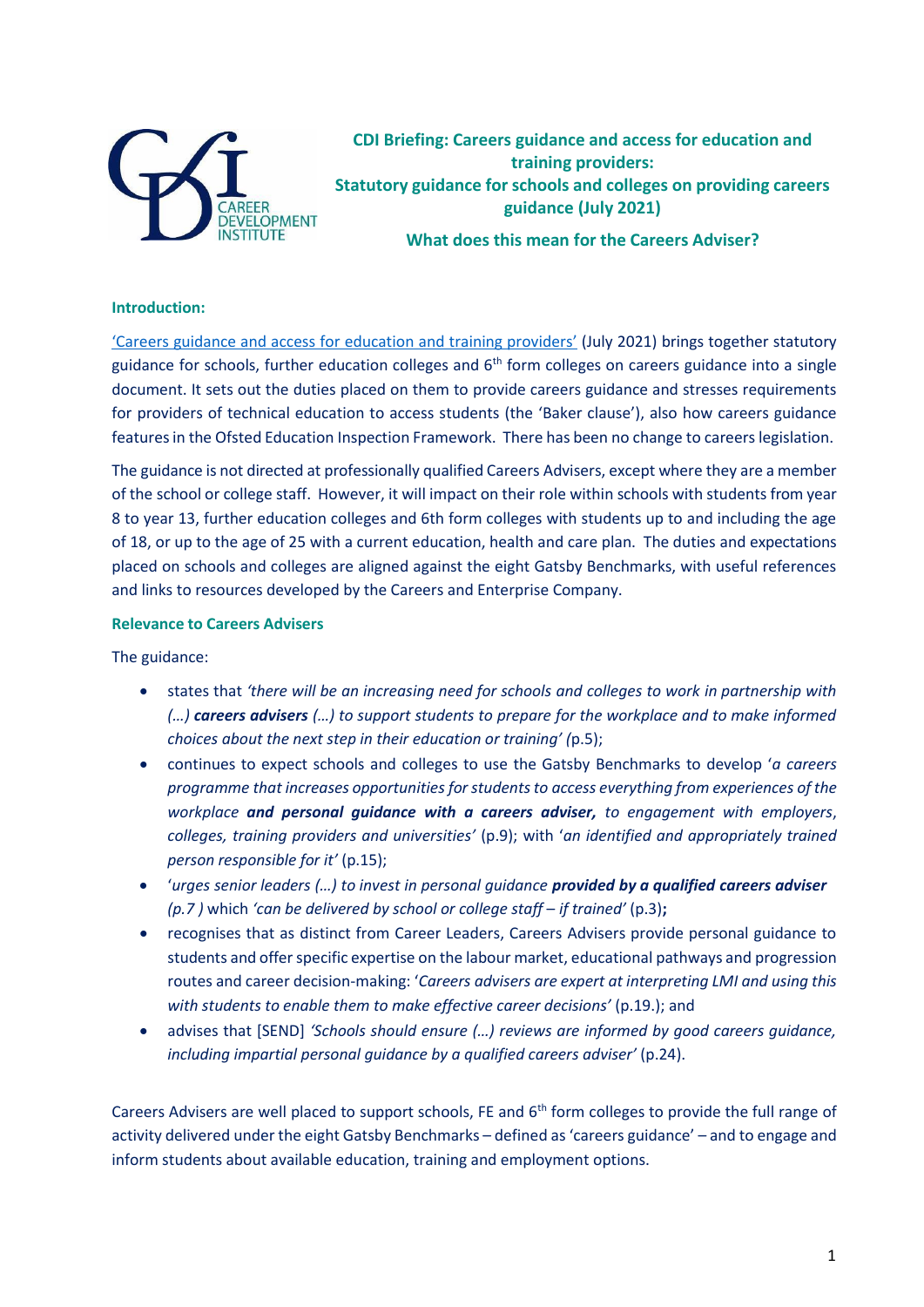Plus, they have a particular role to play with regard to the Gatsby Benchmark 8: Personal Guidance – '*the school or college should ensure that access to an adviser trained to* [at least] *level 6 is available when needed'* (footnote, p.38). Personal guidance is the opportunity for students to make sense of all the various career activities they have experienced and to reflect on what this means for them *'with the assistance of a qualified careers adviser'* (p.38).

The guidance stresses that Careers Advisers working with students with SEND should draw on the outcome and aspirations in the education, health and care plan. Similarly, when working with looked after children or care leavers, the personal education plan (PEP) or pathway plan should be used to help focusthe discussion (p.38).

Importantly, the CDI is cited as recommending that at least 45 minutes are allowed for every personal guidance interview' (p.39). This recommendation is based on research $^1$ . The CDI also welcomes the recommendation that schools and colleges recruit qualified Careers Advisers from the [UK Register of](https://www.thecdi.net/Professional-Register-) [Career Development Professionals](https://www.thecdi.net/Professional-Register-) managed by the CDI. Meeting the eligibility criteria for the Register is endorsement of professional competence.

It is acknowledged throughout the guidance that Careers Advisers have an integral part to play in the provision of careers education and guidance in schools, further education colleges and sixth form colleges. For example:

*'Schools and colleges should keep comprehensive and accurate careers education records. This helps (…) careers advisersto maintain consistent advice and keep track of agreed actions and next steps* (p.20).

*'[Like Career Leaders] Careers advisers should also (…) engage with the relevant Virtual School Head or personal adviser* (p.22).

Notwithstanding this, investment by the Department of Education does not extend beyond the roll-out of Career Hubs, Careers Leader training, the Enterprise Adviser Network and digital support (p.8). Similarly, access for young people over the age of 13 to information, advice and guidance provided by the National Careers Service remains limited to a website, telephone helpline and webchat service (p.11). There is, however, a commitment '*to build career awareness into every stage of professional development for teachers'* (p.34). Similarly, the guidance expects that schools and colleges appoint a Careers Leader who has the skills, commitment and backing from their senior leadership team, including protected timethat enables the Careers Leader to carry out the role effectively (p.10).

The guidance requires schools and colleges to act impartially and not show bias towards any route – academic or technical. It states that *'Schools and academies must have regard for when carrying out their duty to ensure that there is an opportunity for a range of providers to access pupils to inform them about technical education and apprenticeships'* (p.3).

In contrast '*FE and 6th form colleges must have regard to the statutory guidance when carrying out their duty or funding requirementsto provide pupils with independent careers guidance'* (p.3) *–* professionally qualified Careers Advisers are well placed to support them in meeting this requirement. It should be noted that 'independent' is also defined as sources of information external to the school or college such as websites and telephone helplines, although schools and colleges may recommend good quality websites and apps '*in consultation with a careers adviser'* (p.34). Equally, schools and colleges can '*invite*

<sup>1</sup> Everitt, J., Neary, S., Delagardo, M.A. and Clark, L. (2019) Personal Guidance What works? The Careers Enterprise Company. Available from https:[//www.](http://www/) careersandenterprise.co.uk/research/personal-guidance- what-works